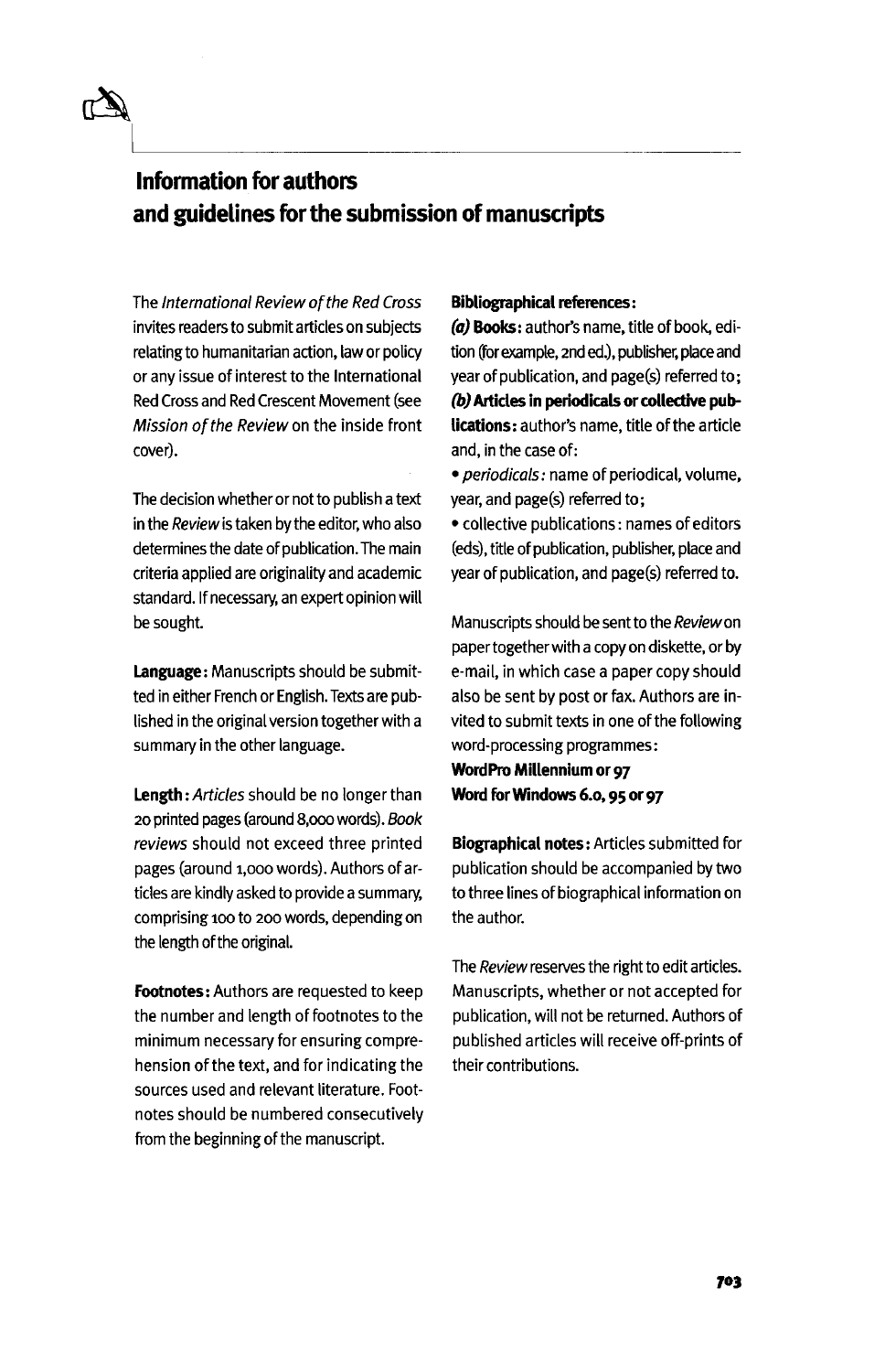La Revue internationale de la Croix-Rouge/ International Review of the Red Cross paraft quatre fois par an, en mars, juin, septembre et decembre. Elle publie des textes en langue française ou en langue anglaise, accompagnés d'un résumé dans l'autre langue.

Les articles de la Revue sont également accessibles sur le site Web du CICR: http://www.cicr.org - rubrique « publications/périodiques»

**R&lacteuren chef:** Hans-Peter Gasser **Editor:** Hans-Peter Gasser

#### **Adresse:**

Revue intemationale de la Croix-Rouge Avenue de la Paix 19 CH - 1202 Genève, Suisse T (++4122) 734 60 01 F (++4122) 733 20 57 **e-mail:** review.gva@icrc.org

#### **Prix de I'abonnement annuel:**

USD 30/ CHF 40/ Euro 25 **Numéro individuel:** USD 8/ CHF 12/ Euro 7.50

The International Review of the Red Cross/ Revue internationale de la Croix-Rouge is published four times a year, in March, June, September and December. The Review publishes articles in French or in English, with a résumé in the other language.

Articles appearing in the Review are also accessible on the ICRC Web site: http://www.icrc.org - heading "publications/periodicals"

#### **Address:**

International Review of the Red Cross Avenue de la Paix 19 CH-1202 Geneva, Switzerland T (++4122) 734 60 01 F (++4122) 733 20 57 **e-mail**: review.gva@icrc.org

#### **Annual subscription rate:**

US Dollars 30 / 40 Swiss francs/ Euro 25 **Single copy:** US Dollars 8/12 Swiss francs/ Euro 7.50

**Conception graphique / Design**: Kohler&Tondeux Atelier de Création Graphique Genève

**Impression / Printing:** Atar Roto Presse SA Genève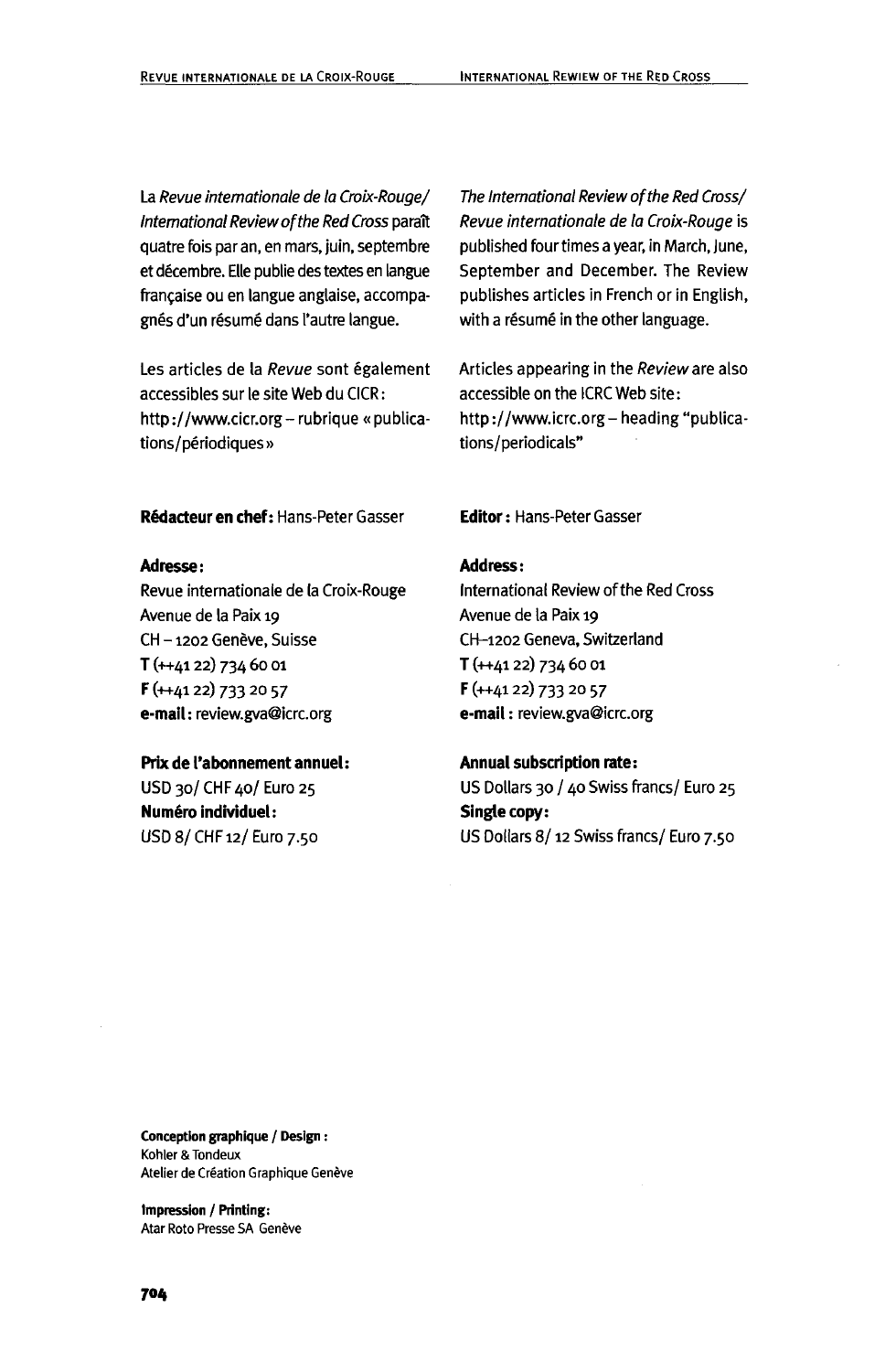# **Comite international de la Croix- Rouge**

Organisation impartiale, neutre et independante, le Comité international de la Croix-Rouge (CICR) a la mission exclusivement humanitaire de protéger la vie et la dignité des victimes de la guerre et de la violence interne, et de leur porter assistance. II dirige et coordonne les activités internationales de secours du Mouvement dans les situations de conflit. Il s'efforce également de prevenir la souffrance par la promotion et le renforcement du droit et des principes humanitaires universels. Créé en 1863, le CICR est a I'origine du Mouvement international de la Croix-Rouge et du Croissant-Rouge.

### **International Committee of the Red Cross**

The International Committee of the Red Cross (ICRC) is an impartial, neutral and independent organization whose exclusively humanitarian mission is to protect the lives and dignity of victims of war and internal violence and to provide them with assistance. It directs and coordinates the international relief activities conducted by the Movement in situations of conflict. It also endeavours to prevent suffering by promoting and strengthening international humanitarian law and universal humanitarian principles. Established in 1863, the ICRC is at the origin of the International Red Cross and Red Crescent Movement.

**CORNELIO SOMMARUGA** president President

ANNE PETITPIERRE vice-présidente Vice-President

JACQUES FORSTER vice-president permanent permanent Vice-President

RENEE GUISAN PAOLO BERNASCONI LLSELOTTE KRAUS-GURNY **SUSY BRUSCHWEILER JACQUES MOREILLON** 

RODOLPHE DE HALLER DANIEL THÜRER JEAN-FRANCOIS AUBERT GEORGES-ANDRE CUENDET ERIC ROETHLISBERGER ERNST A. BRUGGER JEAN-ROGER BONVIN **JAKOB NÜESCH** PETER ARBENZ ANDRE VON Moos OLIVIER VODOZ GABRIELLE NANCHEN JEAN DE COURTEN JEAN-PHILIPPE ASSAL **JACQUELINE AVRIL**